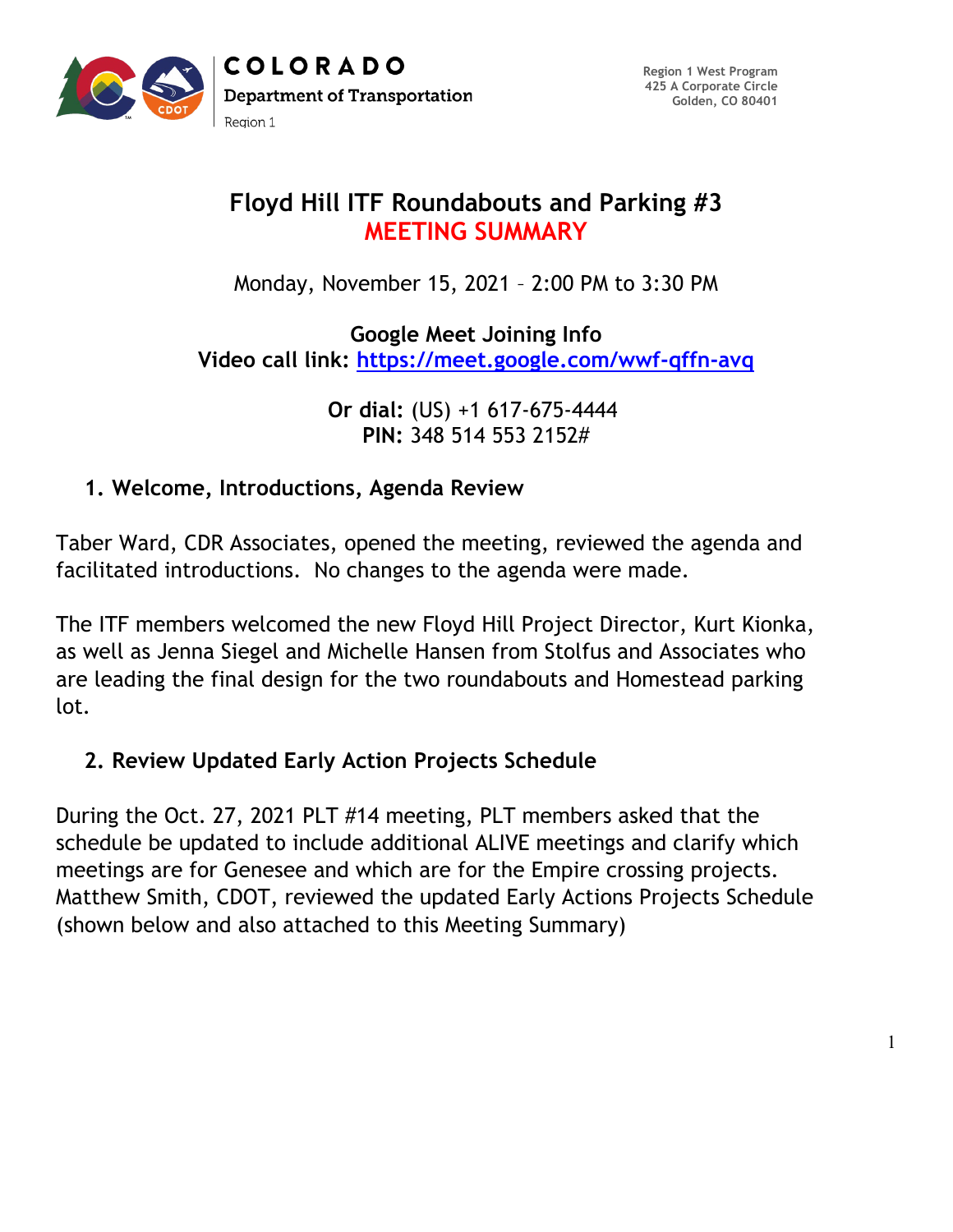|                                                                            | Meeting #  | <b>Project Team</b>   | 2021 |      |                                         | 2022<br>2023             |     |     |          |                                                                     |                   |    |  |                                           |  |                                                           |  |   |                                             |  |  |                         |   |  |  |
|----------------------------------------------------------------------------|------------|-----------------------|------|------|-----------------------------------------|--------------------------|-----|-----|----------|---------------------------------------------------------------------|-------------------|----|--|-------------------------------------------|--|-----------------------------------------------------------|--|---|---------------------------------------------|--|--|-------------------------|---|--|--|
| Milestone Description                                                      |            |                       | Oct. | Nov. | Dec                                     | Jan                      | Feb | Mar | Apr      | May                                                                 | Jun               |    |  | Jul Aug Sep Aug                           |  |                                                           |  |   | Sep Oct Nov Dec                             |  |  | Jan Feb Mar Apr May Jun |   |  |  |
| <b>ROUNDABOUTS AND PARKING</b>                                             |            |                       |      |      |                                         |                          |     |     |          |                                                                     |                   |    |  |                                           |  |                                                           |  |   |                                             |  |  |                         |   |  |  |
| <b>Floyd Hill Project Updates</b>                                          |            |                       |      |      |                                         |                          |     |     |          |                                                                     |                   |    |  |                                           |  |                                                           |  |   |                                             |  |  |                         |   |  |  |
| Review of Parking Memo &                                                   | 14         | <b>Floyd Hill PIT</b> |      |      |                                         |                          |     |     |          |                                                                     |                   |    |  |                                           |  |                                                           |  |   |                                             |  |  |                         |   |  |  |
| <b>Commitments</b>                                                         |            |                       |      |      |                                         |                          |     |     |          |                                                                     |                   |    |  |                                           |  |                                                           |  |   |                                             |  |  |                         |   |  |  |
| <b>Paking Tayout, Accessability</b>                                        |            |                       |      |      |                                         |                          |     |     |          |                                                                     |                   |    |  |                                           |  |                                                           |  |   |                                             |  |  |                         |   |  |  |
| and landscaping/Aesthetics                                                 | в          | <b>Floyd Hill ITF</b> |      | ٠    |                                         |                          |     |     |          |                                                                     |                   |    |  |                                           |  |                                                           |  |   |                                             |  |  |                         |   |  |  |
| Design Check-In.                                                           | đ.         | <b>Floyd Hill ITF</b> |      |      |                                         | ٠                        |     |     |          |                                                                     |                   |    |  |                                           |  |                                                           |  |   |                                             |  |  |                         |   |  |  |
| <b>ITE Recommendations</b>                                                 | <b>TBD</b> | <b>Floyd Hill PLT</b> |      |      | <b>ROW Acquisition</b><br>(Parking Lot) |                          |     | ٠   |          | <b>FOR (Parking</b><br><b>AD Period</b><br>and RABs)<br>roundabouts |                   |    |  |                                           |  |                                                           |  |   | <b>AD and Construction</b><br>- Parking Lot |  |  |                         |   |  |  |
|                                                                            |            |                       |      |      |                                         | $\overline{\phantom{a}}$ |     |     | -36-     |                                                                     |                   | ٠. |  | <b>Right of Way Process - Parking Lot</b> |  |                                                           |  |   |                                             |  |  | $+22$                   |   |  |  |
| <b>FOR</b>                                                                 |            |                       |      |      |                                         |                          |     |     |          |                                                                     |                   |    |  |                                           |  |                                                           |  |   |                                             |  |  |                         |   |  |  |
|                                                                            |            |                       |      |      |                                         |                          |     |     |          | <b>Construction Period-</b>                                         |                   |    |  |                                           |  |                                                           |  |   |                                             |  |  |                         |   |  |  |
|                                                                            |            |                       |      |      |                                         |                          |     |     |          | Roundabouts                                                         |                   |    |  |                                           |  |                                                           |  |   |                                             |  |  |                         |   |  |  |
| <b>WILDLIFE CROSSINGS</b>                                                  |            |                       |      |      |                                         |                          |     |     |          |                                                                     |                   |    |  |                                           |  |                                                           |  |   |                                             |  |  |                         |   |  |  |
| <b>Floyd Hill Farly Project</b><br><b>Updates</b>                          | 14         | Floyd Bill PIT        |      |      |                                         |                          |     |     |          |                                                                     |                   |    |  |                                           |  |                                                           |  |   |                                             |  |  |                         |   |  |  |
| <b>ALIVE wildlife amasings</b><br>review and field visits<br>(summer 2021) | 6          | <b>ALIVE ITE</b>      |      |      |                                         |                          |     |     |          |                                                                     |                   |    |  |                                           |  |                                                           |  |   |                                             |  |  |                         |   |  |  |
| fonfirm Structure, ROW,<br>approaches, Conflicts                           | <b>TBD</b> | <b>ALIVE ITE</b>      |      |      | ٠                                       |                          |     |     |          |                                                                     |                   |    |  |                                           |  |                                                           |  |   |                                             |  |  |                         |   |  |  |
| <b>Finalize Fencing</b>                                                    | <b>TRD</b> | <b>ALIVE ITE</b>      |      |      |                                         | ٠                        |     |     |          |                                                                     |                   |    |  |                                           |  |                                                           |  |   |                                             |  |  |                         |   |  |  |
| Design Check-in                                                            | <b>TBD</b> | <b>ALIVE ITE</b>      |      |      |                                         |                          | ٠   |     |          | <b>FOR Genesee</b>                                                  | <b>FOR Empire</b> |    |  |                                           |  | <b>Construction Period -</b><br><b>Wildlife Crossings</b> |  |   |                                             |  |  |                         |   |  |  |
| <b>ALIVE recommendations</b>                                               | <b>TBD</b> | <b>Floyd Hill PLT</b> |      |      |                                         |                          |     | ۰   |          |                                                                     |                   |    |  |                                           |  |                                                           |  |   |                                             |  |  |                         |   |  |  |
| FOR                                                                        |            |                       |      |      |                                         |                          |     |     | <b>M</b> | ٠                                                                   |                   |    |  | 蝮                                         |  |                                                           |  |   |                                             |  |  |                         |   |  |  |
|                                                                            |            |                       |      |      |                                         |                          |     |     |          |                                                                     |                   |    |  |                                           |  |                                                           |  |   |                                             |  |  |                         |   |  |  |
| <b>Transition to Construction</b>                                          | <b>TBD</b> | Floyd Hill PLT        |      |      |                                         |                          |     |     |          |                                                                     |                   |    |  |                                           |  |                                                           |  | ٠ |                                             |  |  |                         |   |  |  |
| Construction Updates/Field<br><b>Review</b>                                | TRD        | <b>ALIVE ITE</b>      |      |      |                                         |                          |     |     |          |                                                                     |                   |    |  |                                           |  |                                                           |  |   |                                             |  |  |                         | ٠ |  |  |
|                                                                            |            |                       |      |      |                                         |                          |     |     |          |                                                                     |                   |    |  |                                           |  |                                                           |  |   |                                             |  |  |                         |   |  |  |
|                                                                            |            |                       |      |      |                                         |                          |     |     |          |                                                                     |                   |    |  |                                           |  |                                                           |  |   |                                             |  |  |                         |   |  |  |

| <b>Notae:</b>                                                  | Legend                           |
|----------------------------------------------------------------|----------------------------------|
| <b>CSS Facilitator: CDR</b>                                    | ◆ CSS Activity/Milestane Meeting |
| <b>ALIVE Facilitator: Fco-Resolutions</b>                      | <b>st</b> Project Milestones     |
| <b>Final Design:</b>                                           |                                  |
| Parking and Roundabouts -CDOT and Stolfus & Associates         |                                  |
| Wildlife Crossings - CDOT and Wood Eng.                        |                                  |
|                                                                |                                  |
|                                                                |                                  |
| Acronyms: FIR - Field Inspection Review : FOR - Final Office   |                                  |
| Beview: TBD - to be determined: DIT - Broject Leaderskip Team; |                                  |
| <b>ITF - Issue Task Force</b>                                  |                                  |
|                                                                |                                  |
|                                                                |                                  |

Matthew noted that the Homestead parking lot might take more time to construct given the need for Right of Way land acquisition.

The ITF did not make any suggestions or changes to the schedule.

#### **3. Review & Discuss Roundabout and Homestead Parking Lot Designs**

Tyler Larson and Anthony Pisano, Atkins, walked through the Roundabout and Parking Lot Designs:

● CR 65 Roundabout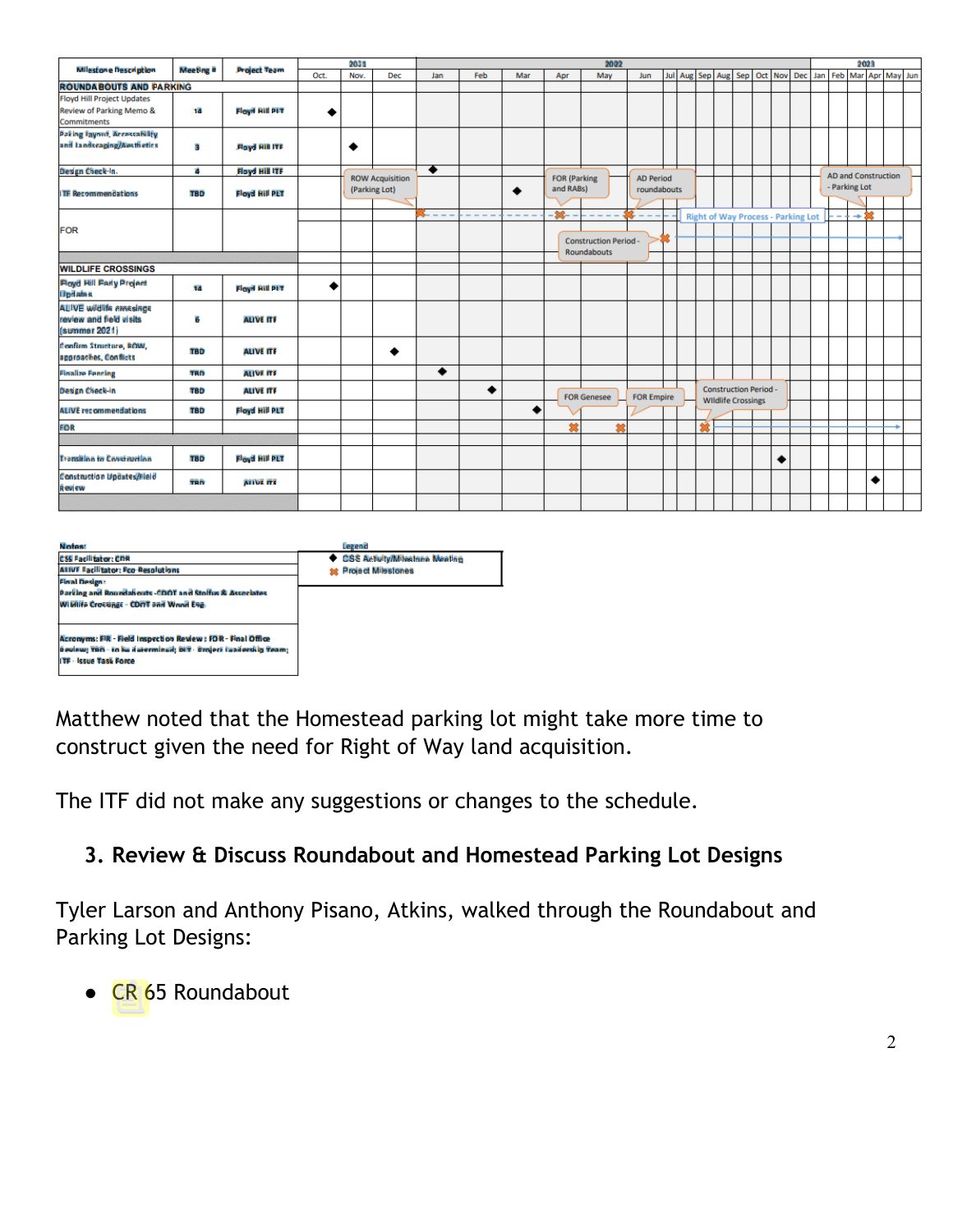- o Half-diamond
- $\circ$  There was not much benefit to a bypass lane. The design also discouraged drivers from leaving the mainline and jumping onto local roads.

**ITF Question:** This is part of a transcontinental bike route. What is going to happen during the winter when plows come through? How will snow build-up be handled when it is pushed up against the roundabout wall?

> o **ACTION:** CDOT will meet with maintenance to discuss how to plow this roundabout.

**ITF Question:** Will the driveway to the west be right turn only?

o **Answer:** This area will be striped as a double yellow and technically it would be right in and right out, but there will not be a barrier.

**ITF Question:** What is the width of the bike lane coming in and out of the roundabout?

- o **Answer:** There is no bike lane, no dedicated spot for cyclists. Best practices indicate that the safest way for bikes to travel in a roundabout is to use the full lane. There will be signage to instruct cyclists and drivers that cyclists should take the full lane.
	- **The ITF concurs that cyclists taking the full lane is the best and safest option so long as there is appropriate signage.**
- **ITF Question**: If trucks need to go west if I-70 is closed and they use this roundabout, will the wall be a problem for them?
	- **Answer:** A WB-67 truck (73.5 feet long) can make the turns even with a trailer tracking all the way to the center. There is also a truck apron/mountable curb to ensure trucks can maneuver through the Roundabout
- **ACTION:** Send out KMZ Files to ITF Members

ITF Agreement: ITF Members agreed that the CR 65 roundabout was ready to move forward in the design process.

## **Homestead Roundabout:**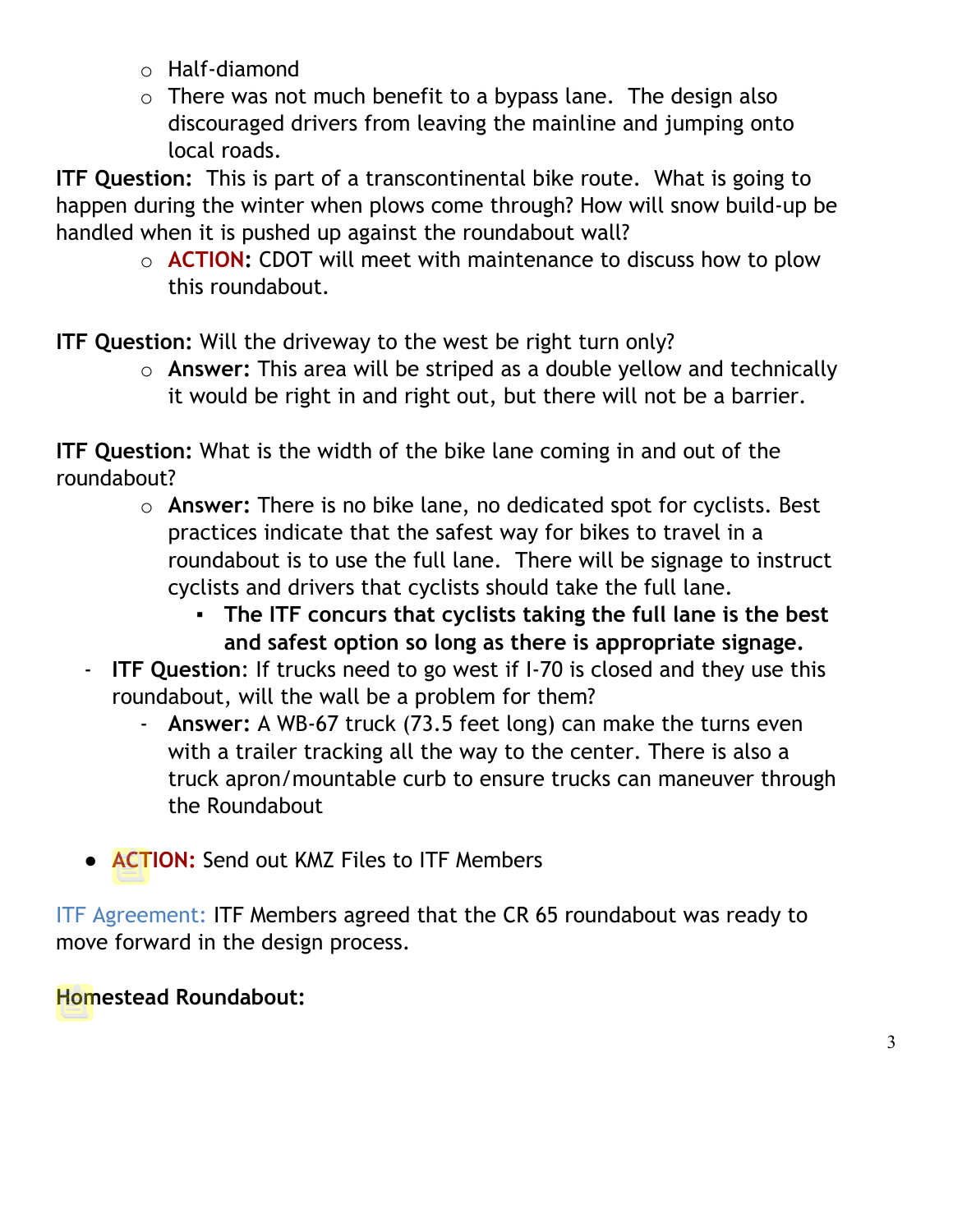- **ITF Question:** Are there any wall treatments that could help intensify light to help with melting snow?
	- **Answer:** CDOT will look into this question.
- ITF members noted that the slower the speed limits between the two roundabouts, the better. Currently, the speeds are 35mph at the intersections, 45mph in between the intersections.
- Some ITF members expressed the need for better emergency routes out of Floyd HIll. This issue is noted on the CSS Issues Tracking Sheet and will be further addressed in the Floyd Hill CM/GC project. There would need to be county leadership and partnerships in place with Clear Creek and/or Jefferson County to look into additional emergency routes and options.
	- Other ITF members that living in Floyd Hill creates an innate vulnerability and there is no perfect fix to emergency escape routes and access.
- Mitch Houston, Clear Creek School District, noted that there is a sign directing traffic to an emergency route through the high school. This sign is problematic because it doesn't give enough information to drivers and they come into the parking lot and then drive around. Mitch suggests either taking down the sign, or give additional information on how people should use the bridge.

It was noted that any walls or aesthetic treatments for the CR 65 and Homestead roundabouts would need to meet the I-70 Mountain Corridor Aesthetic and Engineering Guidance.

## **Homestead Parking Lot Improvements:**

- The parking lot is multi-use, and in addition to parking, will provide a truck turnaround, school bus stop, a shelter, bicycle parking, an EV charging station and transit stops for shuttles and park and rides.
- The access road to the Antique Store will need to be re-routed.
- Kevin Shanks, THK Associates, shared some perspectives on landscaping for the parking lot. He noted that the landscaping plans depended on water usage. This could be dry landscaping (i.e nice rocks and gravel), or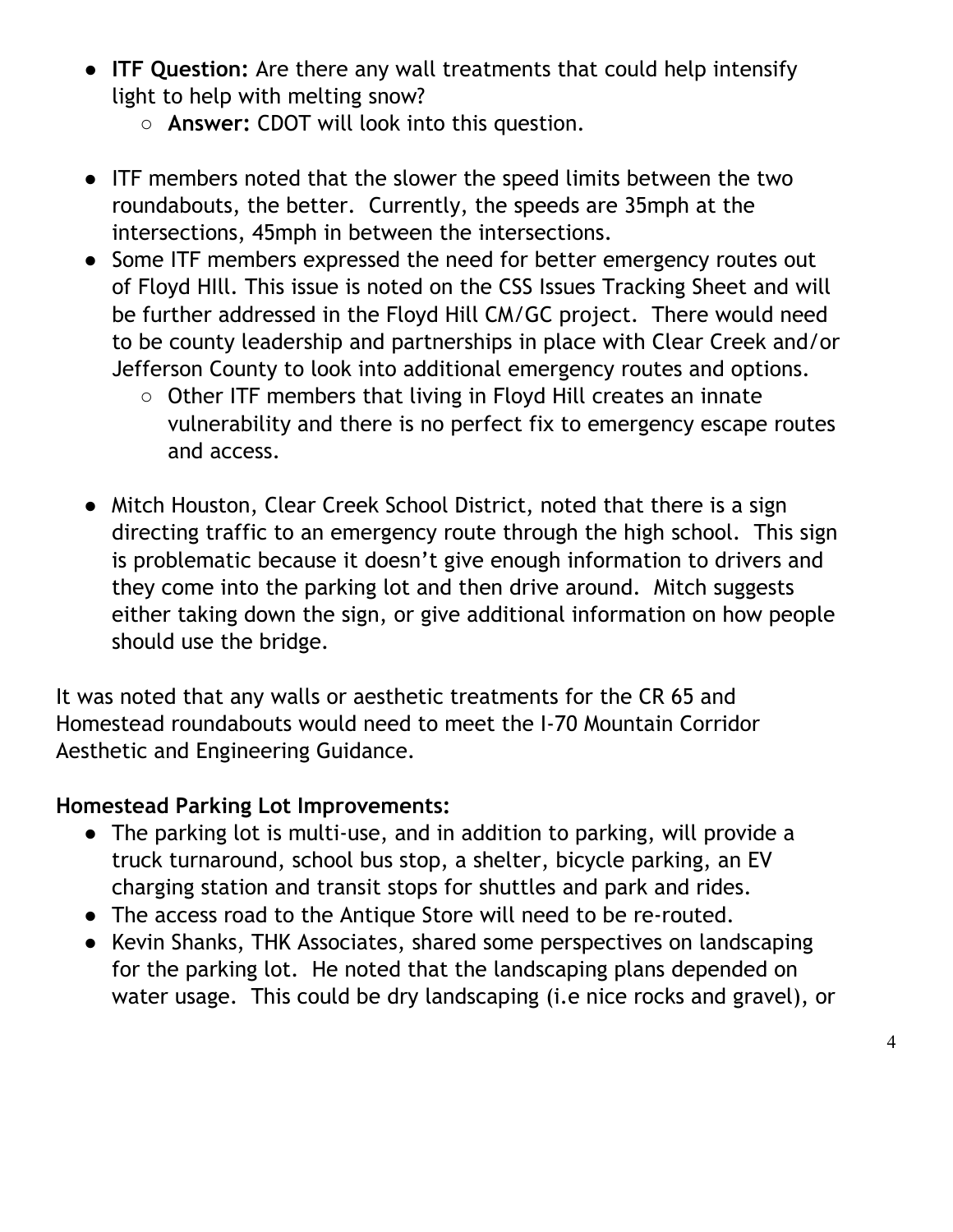low-water xeriscaping. If plants are used, there would need to be access to water (i.e. water truck or irrigation) to get the flora established. It was noted that landscaping can be a tough issue but will be addressed later in the design.

# ● **Highlights from ITF Discussion:**

- Some concern about moving the access to the antique store.
- Suggestion that this could be a good location to pilot bilingual signage
- CMCA would like to continue to review parking lot designs to make sure the lot is set up right for truck turn around.
- **ACTION:** Consider flipping the entrance and moving the ADA spots to make the truck turning movement better.
- Jenna Siegel and [Michelle Hansen](mailto:Michelle@stolfusandassociates.com), Stolfus and Associates, noted that this is a very preliminary design. The configuration will look different moving forward as the team begins to consider pedestrian movements, bicycles, trucks and transit. Long term maintenance and landscaping needs will also be looked at with local agencies and CDOT to determine details.
- It will be very important to consider lighting and shelter
	- Michelle Hansen noted that part of their scope of work is to look at lighting and shelter. All of these different types of elements might impact number of parking spaces but it will be approx. 100 spaces.
- The ITF agreed that there is a fair amount of "wiggle room" on the number of parking spaces since the lot is balancing a lot of other functionality. It is a parking lot that is doing more than just providing parking spaces.
- All of these ideas will be applied to the final design, which is anticipated to be out in January.

*Post-script*: Bill Coffin, a TT member on the project, was not able to "unmute" during the meeting. He listened in, and provided the following commentary after the meeting:

The Homestead Parking Lot;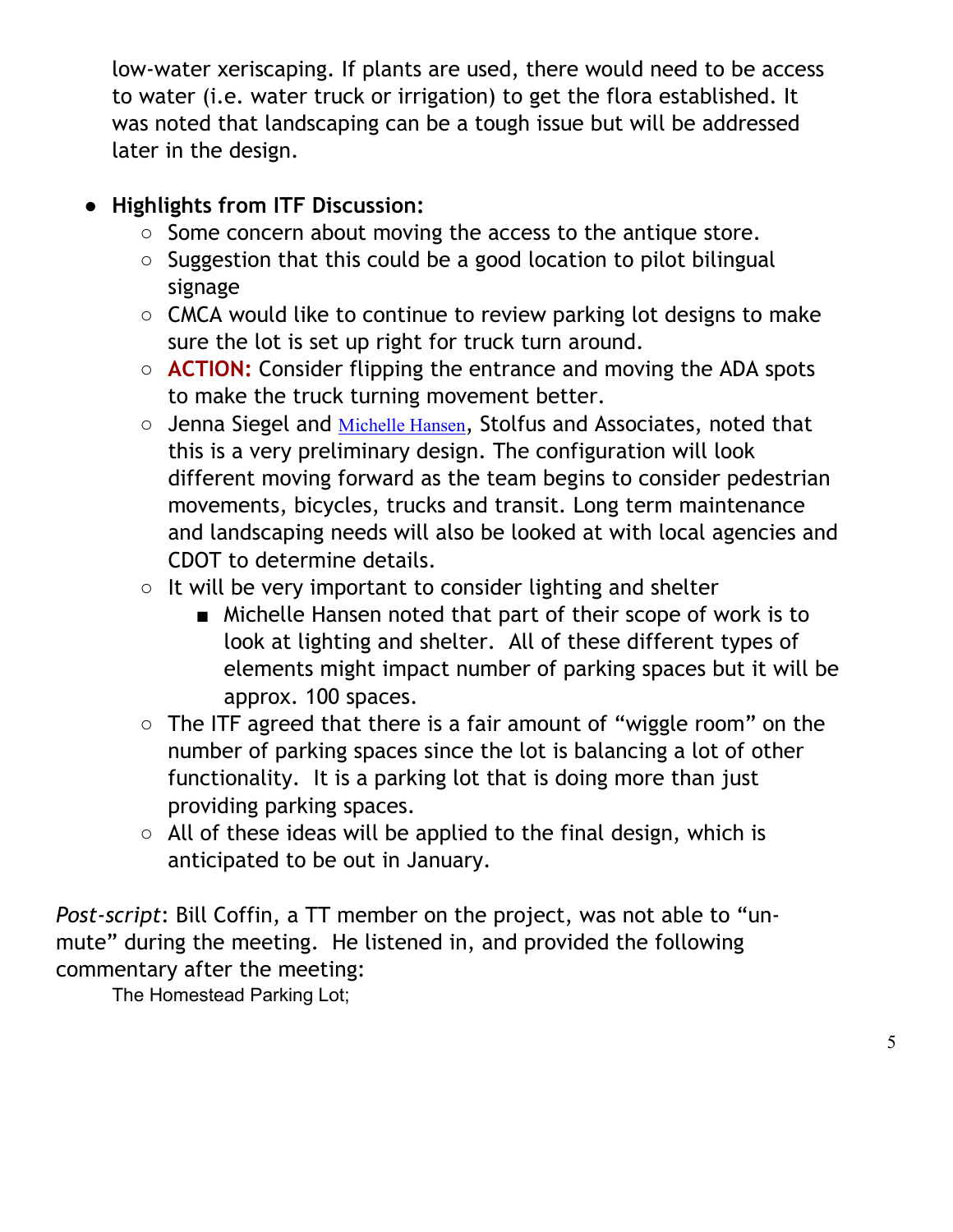- Landscaping the parking lot: Water for landscaping is a problem as water up here is at a premium and we are all on wells and some have run dry over past years; zero- scape is a must and particularly now in very dry conditions midst climate changing.
- The open space use has really grown with mountain bikers being a big user and I have seen them use the lot "Hill lot" especially for overflow when they have special events. Signage is critical
- The 70+ seems big, probably needed for truck turning around (that is required for movers), school buses, and trucks from exterior locations..."increasing to new capacity and they will come")

Emergency access has always been a scary, bad joke, and now all that is done is adding ways to have more traffic, density and nothing really added for rapid exiting. Many realize this not a CDOT issue but as the county is represented it must be discussed for a realistic solution. I recall at the very early meetings Steve Harelson commented on this that there could even be a frontage road with the" right of way" on the south of I-70 that could be granted to alleviate this concern.

Overall: A very tricky project and hoping the design aspects will take in to consideration the growth under way; emergency egress that is easy to access not to go four wheeling when people are in a panic state; and that much thought will be given to how to accomplish with minimal impacts to the community.

Request for Floyd Hill Meeting: Maybe another Floyd Hill orientation should happen as these issue now are so focused and impacting to the community that continues to change.

## **4. CSS Next Steps**

The Project Team will begin to fill in the CSS Issues Tracking Matrix and ensure that the CSS commitments are being met.

The next PLT or ITF will be held in January to review the final design and map CSS commitments to the designs.

ALIVE meetings will also be held to discuss and review the Genesee and Empire wildlife crossing structures.

#### **Attendees:**